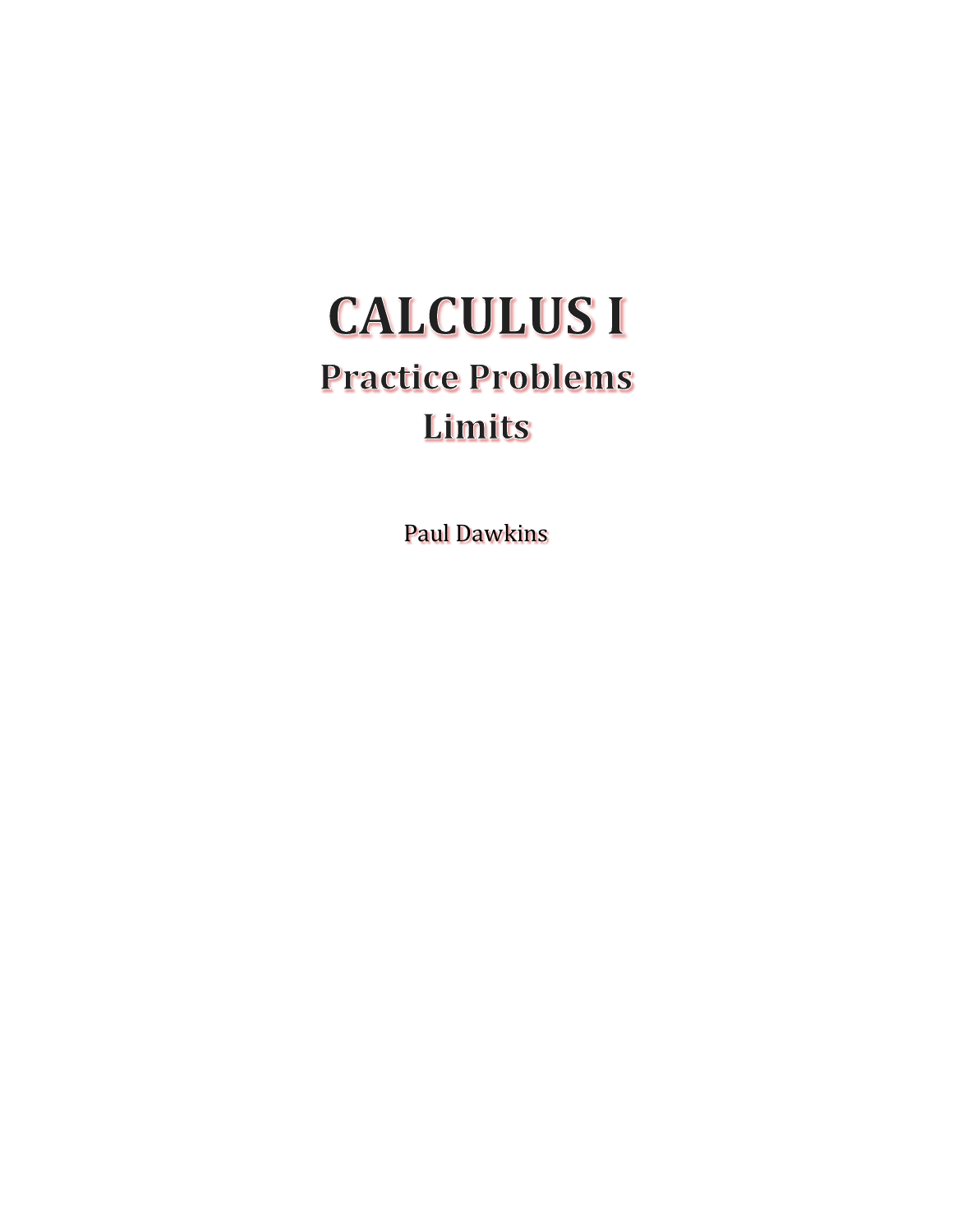## **Table of Contents**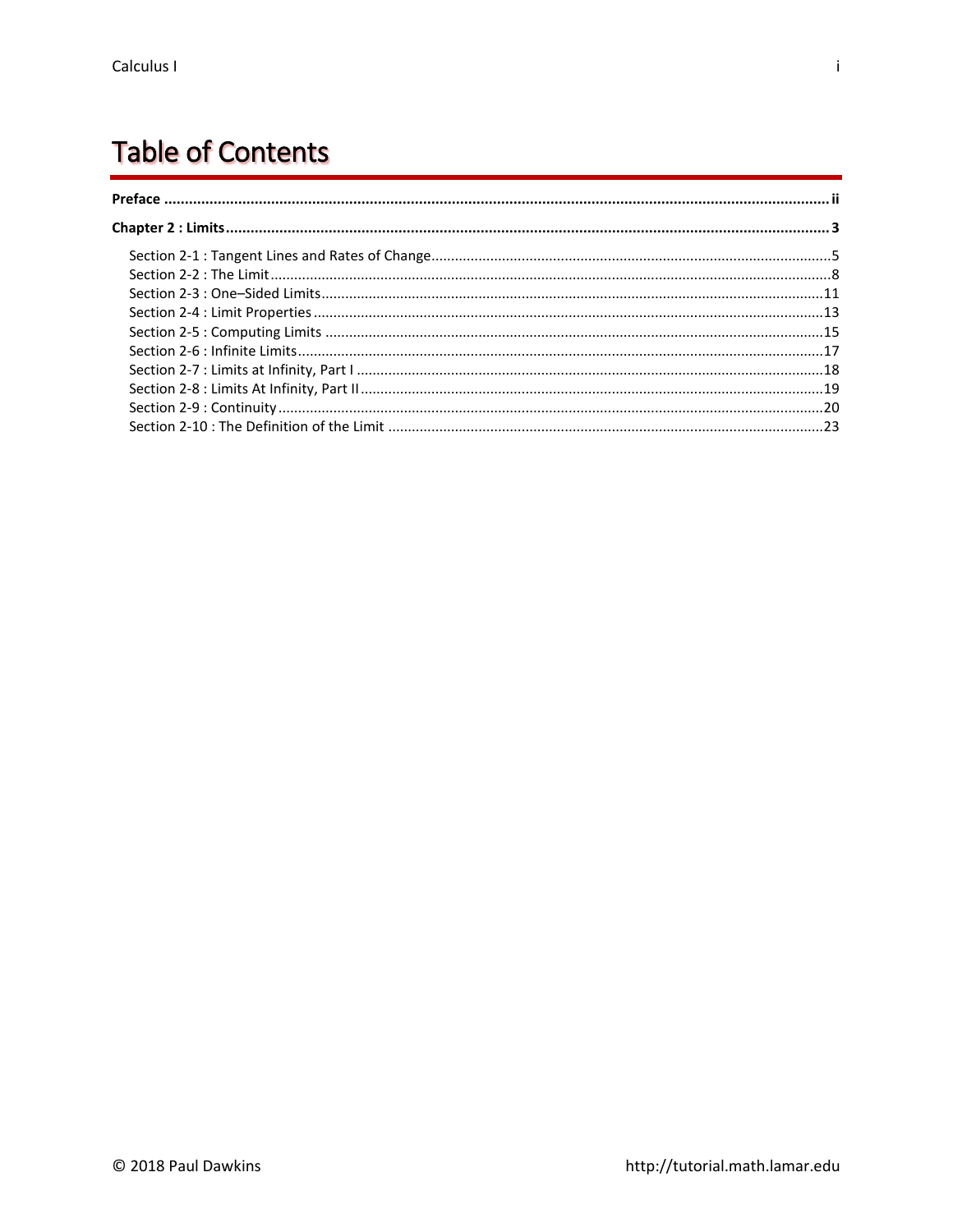## Preface

Here are a set of practice problems for the Calculus I notes. If you are viewing the pdf version of this document (as opposed to viewing it on the web) this document contains only the problems themselves and no solutions are included in this document. Solutions can be found in a couple of places on the site.

- 1. If you'd like a pdf document containing the solutions the download tab above contains links to pdf's containing the solutions for the full book, chapter and section. At this time, I do not offer pdf's for solutions to individual problems.
- 2. If you'd like to view the solutions on the web go to the problem set web page, click the solution link for any problem and it will take you to the solution to that problem.

Note that some sections will have more problems than others and some will have more or less of a variety of problems. Most sections should have a range of difficulty levels in the problems although this will vary from section to section.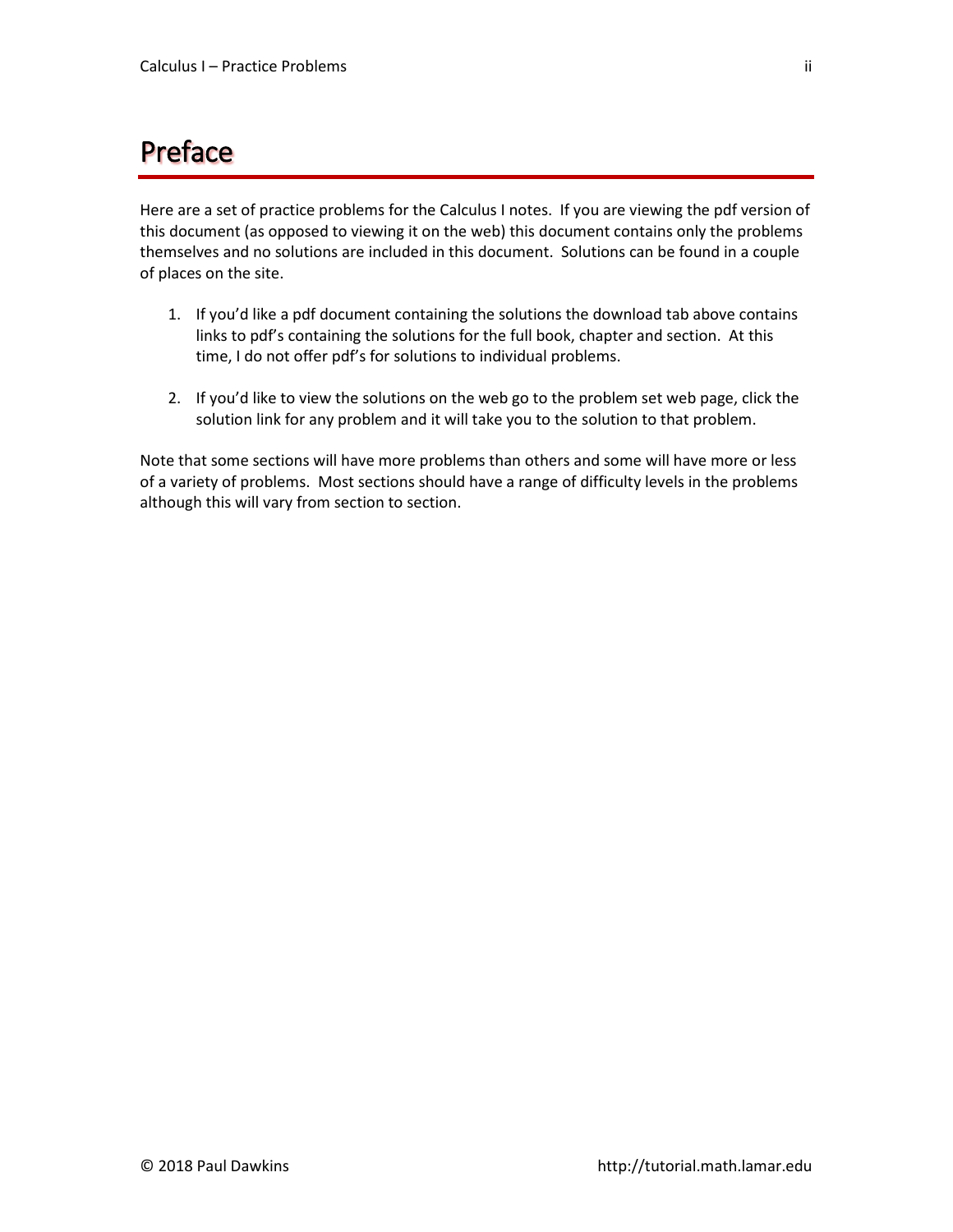## Chapter 2 : Limits

Here are a set of practice problems for the Limits chapter of the Calculus I notes. If you are viewing the pdf version of this document (as opposed to viewing it on the web) this document contains only the problems themselves and no solutions are included in this document. Solutions can be found in a couple of places on the site.

- 3. If you'd like a pdf document containing the solutions the download tab on the website contains links to pdf's containing the solutions for the full book, chapter and section. At this time, I do not offer pdf's for solutions to individual problems.
- 4. If you'd like to view the solutions on the web go to the problem set web page, click the solution link for any problem and it will take you to the solution to that problem.

Note that some sections will have more problems than others and some will have more or less of a variety of problems. Most sections should have a range of difficulty levels in the problems although this will vary from section to section.

Here is a list of all the sections for which practice problems have been written as well as a brief description of the material covered in the notes for that particular section.

Tangent Lines and Rates of Change – In this section we will introduce two problems that we will see time and again in this course : Rate of Change of a function and Tangent Lines to functions. Both of these problems will be used to introduce the concept of limits, although we won't formally give the definition or notation until the next section.

The Limit – In this section we will introduce the notation of the limit. We will also take a conceptual look at limits and try to get a grasp on just what they are and what they can tell us. We will be estimating the value of limits in this section to help us understand what they tell us. We will actually start computing limits in a couple of sections.

One-Sided Limits – In this section we will introduce the concept of one-sided limits. We will discuss the differences between one-sided limits and limits as well as how they are related to each other.

Limit Properties – In this section we will discuss the properties of limits that we'll need to use in computing limits (as opposed to estimating them as we've done to this point). We will also compute a couple of basic limits in this section.

Computing Limits – In this section we will looks at several types of limits that require some work before we can use the limit properties to compute them. We will also look at computing limits of piecewise functions and use of the Squeeze Theorem to compute some limits.

Infinite Limits – In this section we will look at limits that have a value of infinity or negative infinity. We'll also take a brief look at vertical asymptotes.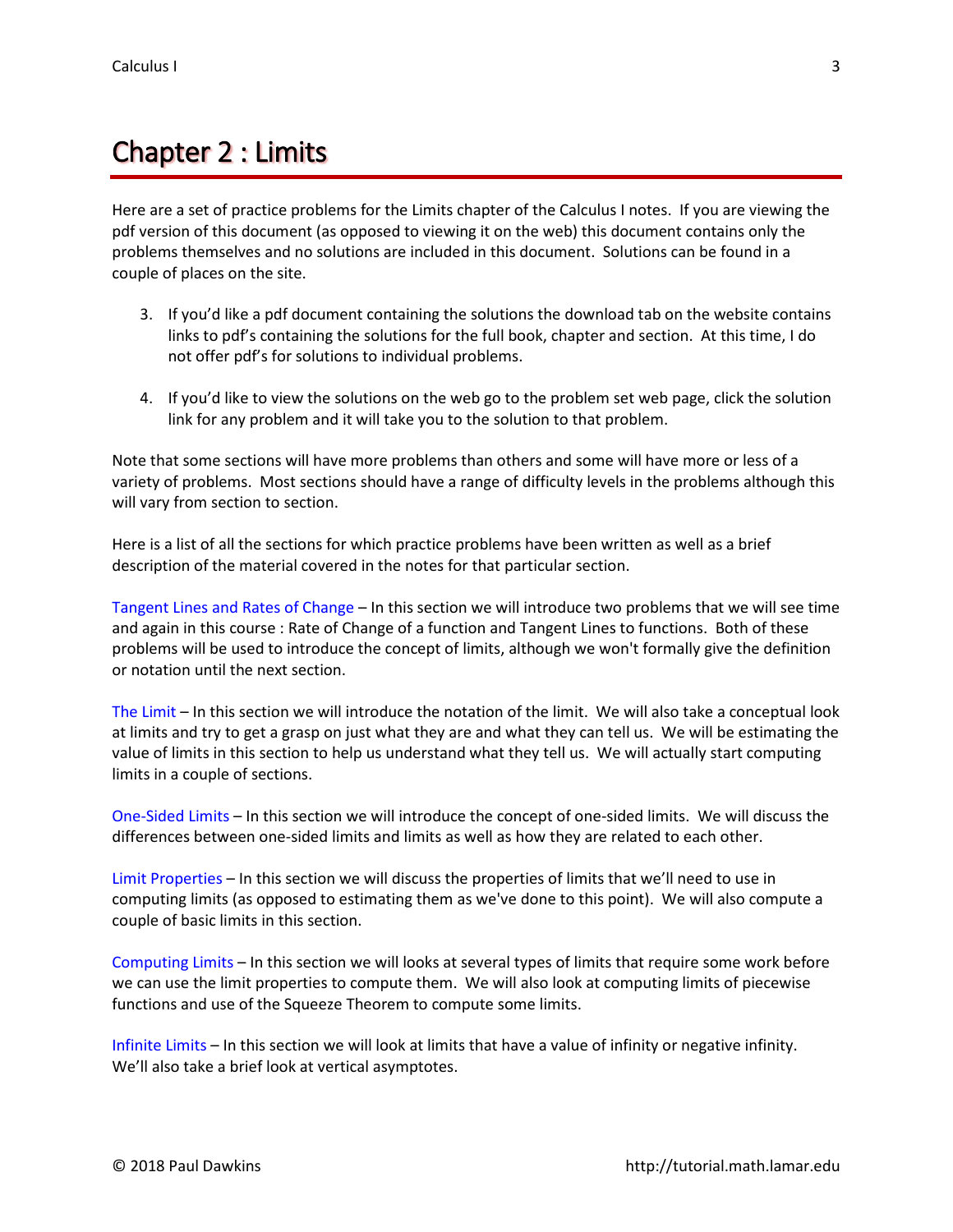Limits At Infinity, Part I – In this section we will start looking at limits at infinity, i.e. limits in which the variable gets very large in either the positive or negative sense. We will concentrate on polynomials and rational expressions in this section. We'll also take a brief look at horizontal asymptotes.

Limits At Infinity, Part II – In this section we will continue covering limits at infinity. We'll be looking at exponentials, logarithms and inverse tangents in this section.

Continuity – In this section we will introduce the concept of continuity and how it relates to limits. We will also see the Intermediate Value Theorem in this section and how it can be used to determine if functions have solutions in a given interval.

The Definition of the Limit – In this section we will give a precise definition of several of the limits covered in this section. We will work several basic examples illustrating how to use this precise definition to compute a limit. We'll also give a precise definition of continuity.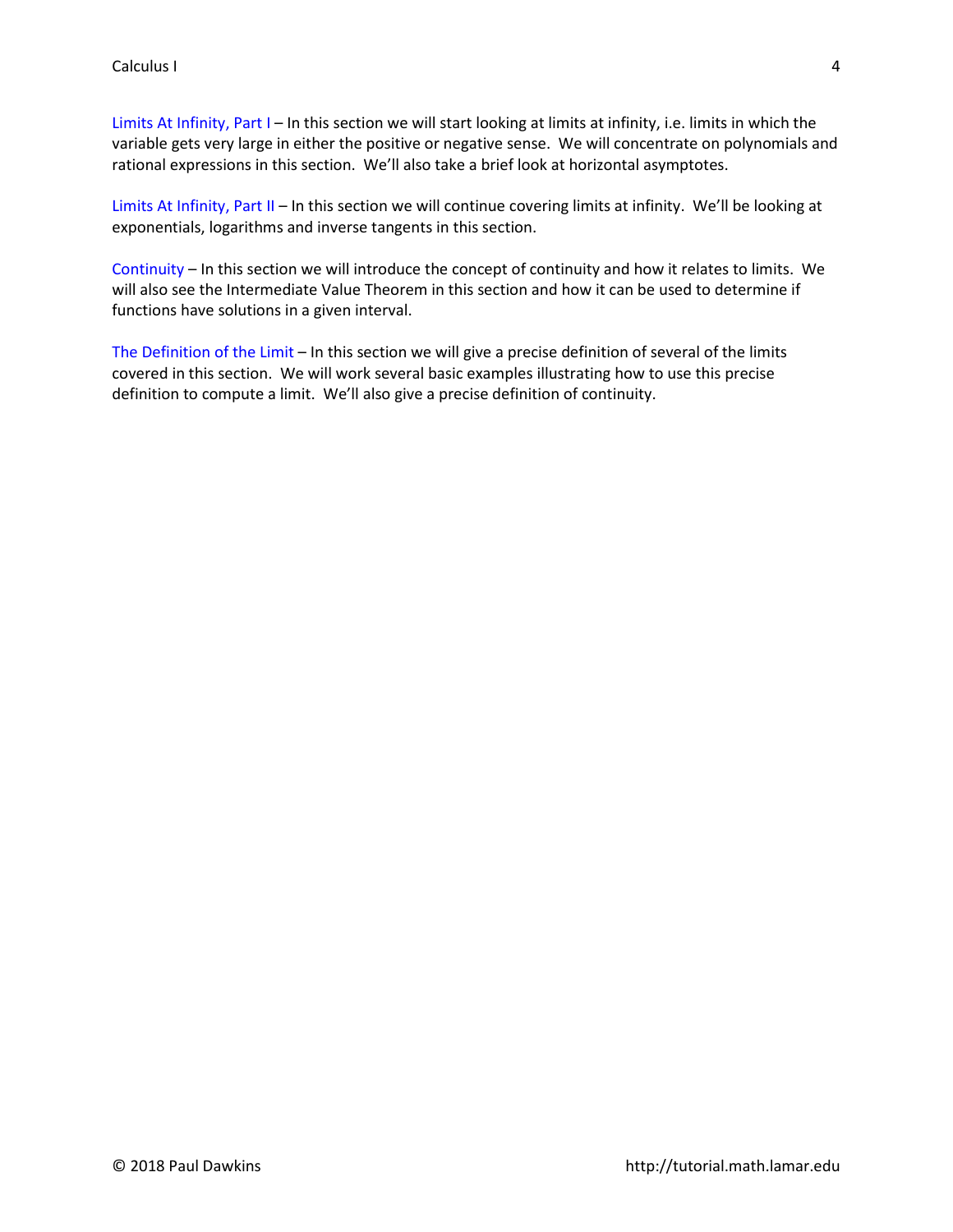#### **Section 2-1 : Tangent Lines and Rates of Change**

1. For the function  $f (x) = 3(x + 2)^2$  and the point *P* given by  $x = -3$  answer each of the following questions.

**(a)** For the points *Q* given by the following values of *x* compute (accurate to at least 8 decimal places) the slope,  $m_{pQ}$ , of the secant line through points *P* and *Q*.

| $(i) -3.5$  | $(ii) -3.1$  | $(iii) -3.01$  | $(iv) -3.001$ | $(v)$ -3.0001 |
|-------------|--------------|----------------|---------------|---------------|
| (vi) $-2.5$ | (vii) $-2.9$ | $(viii) -2.99$ | $(ix) -2.999$ | $(x) -2.9999$ |

**(b)** Use the information from **(a)** to estimate the slope of the tangent line to  $f(x)$  at  $x = -3$  and write down the equation of the tangent line.

2. For the function  $g(x) = \sqrt{4x+8}$  and the point *P* given by  $x = 2$  answer each of the following questions.

**(a)** For the points *Q* given by the following values of *x* compute (accurate to at least 8 decimal places) the slope,  $m_{pQ}$ , of the secant line through points *P* and *Q*.

| (i) 2.5    | (ii) 2.1    | (iii) 2.01  | (iv) 2.001   | $(v)$ 2.0001 |
|------------|-------------|-------------|--------------|--------------|
| (vi) $1.5$ | (vii) $1.9$ | (viii) 1.99 | $(ix)$ 1.999 | $(x)$ 1.9999 |

**(b)** Use the information from **(a)** to estimate the slope of the tangent line to  $g(x)$  at  $x = 2$  and write down the equation of the tangent line.

3. For the function  $W(x) = \ln (1 + x^4)$  and the point *P* given by  $x = 1$  answer each of the following questions.

**(a)** For the points *Q* given by the following values of *x* compute (accurate to at least 8 decimal places) the slope,  $m_{pQ}$ , of the secant line through points  $P$  and  $Q$ .

| (i) 1.5  | (ii) 1.1    | (iii) 1.01  | (iv) 1.001 | $(v)$ 1.0001 |
|----------|-------------|-------------|------------|--------------|
| (vi) 0.5 | (vii) $0.9$ | (viii) 0.99 | (ix) 0.999 | (x) 0.9999   |

**(b)** Use the information from **(a)** to estimate the slope of the tangent line to  $W(x)$  at  $x = 1$  and write down the equation of the tangent line.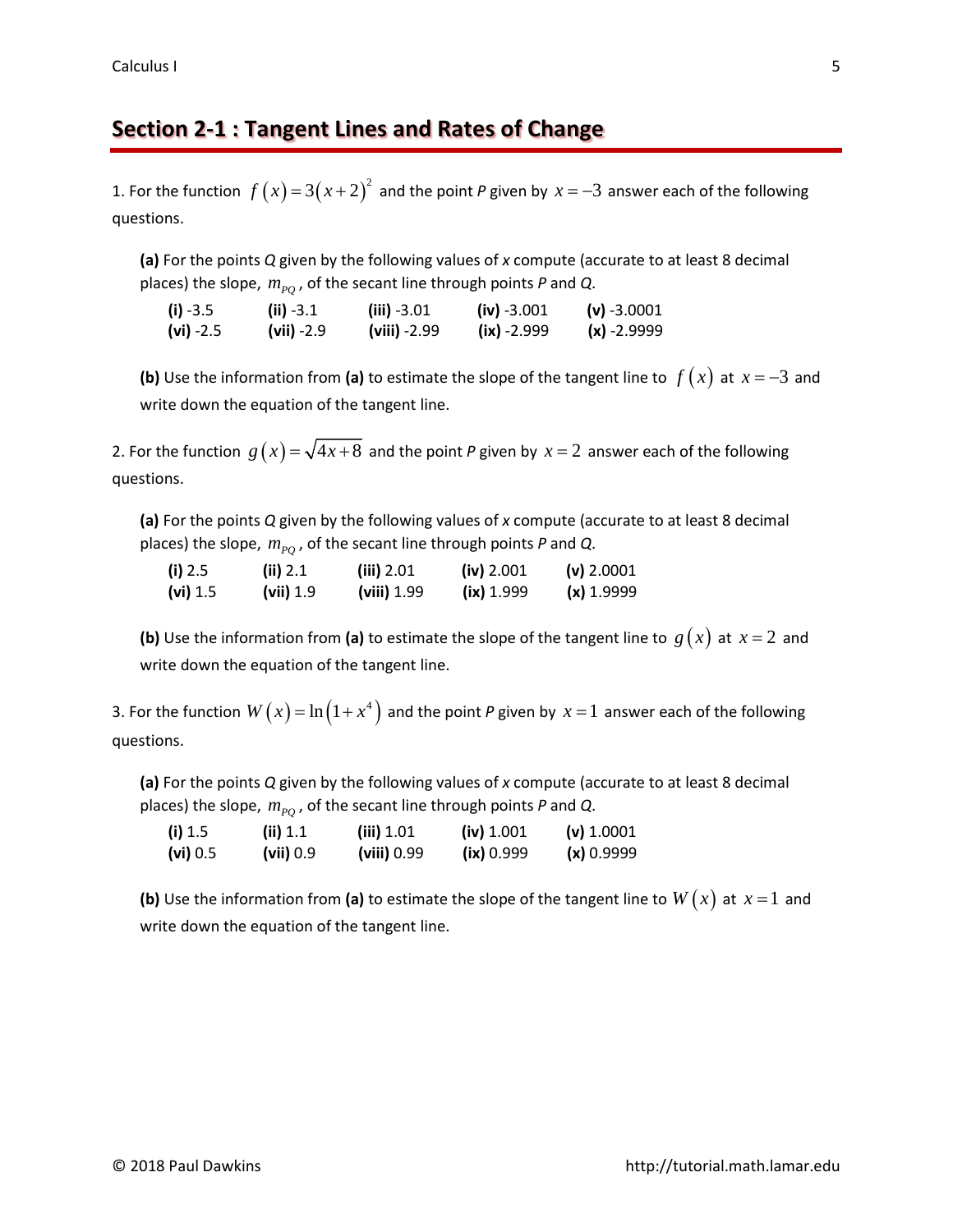4. The volume of air in a balloon is given by  $V(t) = \frac{6}{4\pi}$  $4t + 1$  $V(t) = \frac{0}{4t+1}$  answer each of the following questions.

**(a)** Compute (accurate to at least 8 decimal places) the average rate of change of the volume of air in the balloon between  $t = 0.25$  and the following values of  $t$ .

| $(i)$ 1  | (ii) $0.5$  | (iii) 0.251    | (iv) 0.2501 | $(v)$ 0.25001 |
|----------|-------------|----------------|-------------|---------------|
| $(vi)$ 0 | $(vii)$ 0.1 | (viii) $0.249$ | (ix) 0.2499 | $(x)$ 0.24999 |

**(b)** Use the information from **(a)** to estimate the instantaneous rate of change of the volume of air in the balloon at  $t = 0.25$ .

5. The population (in hundreds) of fish in a pond is given by  $P(t) = 2t + \sin (2t - 10)$  answer each of the following questions.

**(a)** Compute (accurate to at least 8 decimal places) the average rate of change of the population of fish between *t* = 5 and the following values of *t*. Make sure your calculator is set to radians for the computations.

| (i) 5.5    | (ii) 5.1    | (iii) 5.01  | (iv) 5.001   | (v) 5.0001   |
|------------|-------------|-------------|--------------|--------------|
| (vi) $4.5$ | (vii) $4.9$ | (viii) 4.99 | $(ix)$ 4.999 | $(x)$ 4.9999 |

**(b)** Use the information from **(a)** to estimate the instantaneous rate of change of the population of the fish at  $t = 5$ .

6. The position of an object is given by  $s(t) = \cos^2\left(\frac{3t-6}{2}\right)$ 2  $s(t) = \cos^2\left(\frac{3t-6}{2}\right)$  answer each of the following questions.

**(a)** Compute (accurate to at least 8 decimal places) the average velocity of the object between *t* = 2 and the following values of *t*. Make sure your calculator is set to radians for the computations.

| (i) 2.5  | (ii) 2.1    | (iii) 2.01  | (iv) 2.001   | $(v)$ 2.0001 |
|----------|-------------|-------------|--------------|--------------|
| (vi) 1.5 | $(vii)$ 1.9 | (viii) 1.99 | $(ix)$ 1.999 | $(x)$ 1.9999 |

**(b)** Use the information from **(a)** to estimate the instantaneous velocity of the object at *t* = 2 and determine if the object is moving to the right (*i.e.* the instantaneous velocity is positive), moving to the left (*i.e.* the instantaneous velocity is negative), or not moving (*i.e.* the instantaneous velocity is zero).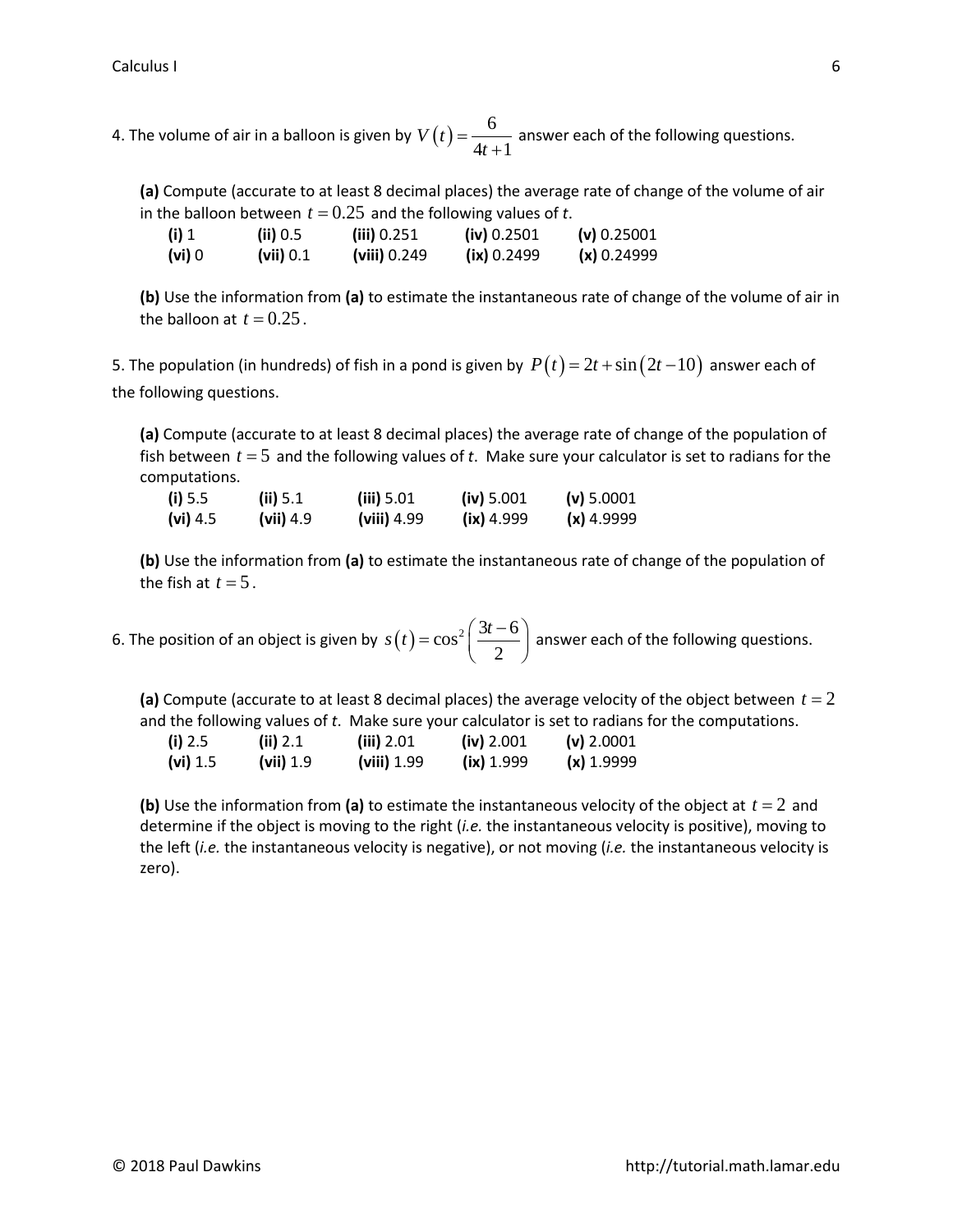7. The position of an object is given by  $s(t)$  =  $( 8-t)( t+6)$  $s(t)$  =  $(8-t)(t+6)^{\frac{3}{2}}$  . Note that a negative position here simply means that the position is to the left of the "zero position" and is perfectly acceptable. Answer each of the following questions.

**(a)** Compute (accurate to at least 8 decimal places) the average velocity of the object between

| $t = 10$ and the following values of t. |             |               |               |               |
|-----------------------------------------|-------------|---------------|---------------|---------------|
| $(i)$ 10.5                              | (ii) $10.1$ | $(iii)$ 10.01 | $(iv)$ 10.001 | (v) $10.0001$ |
| $(vi)$ 9.5                              | (vii) $9.9$ | (viii) 9.99   | $(ix)$ 9.999  | $(x)$ 9.9999  |

**(b)** Use the information from **(a)** to estimate the instantaneous velocity of the object at  $t = 10$  and determine if the object is moving to the right (*i.e.* the instantaneous velocity is positive), moving to the left (*i.e.* the instantaneous velocity is negative), or not moving (*i.e.* the instantaneous velocity is zero).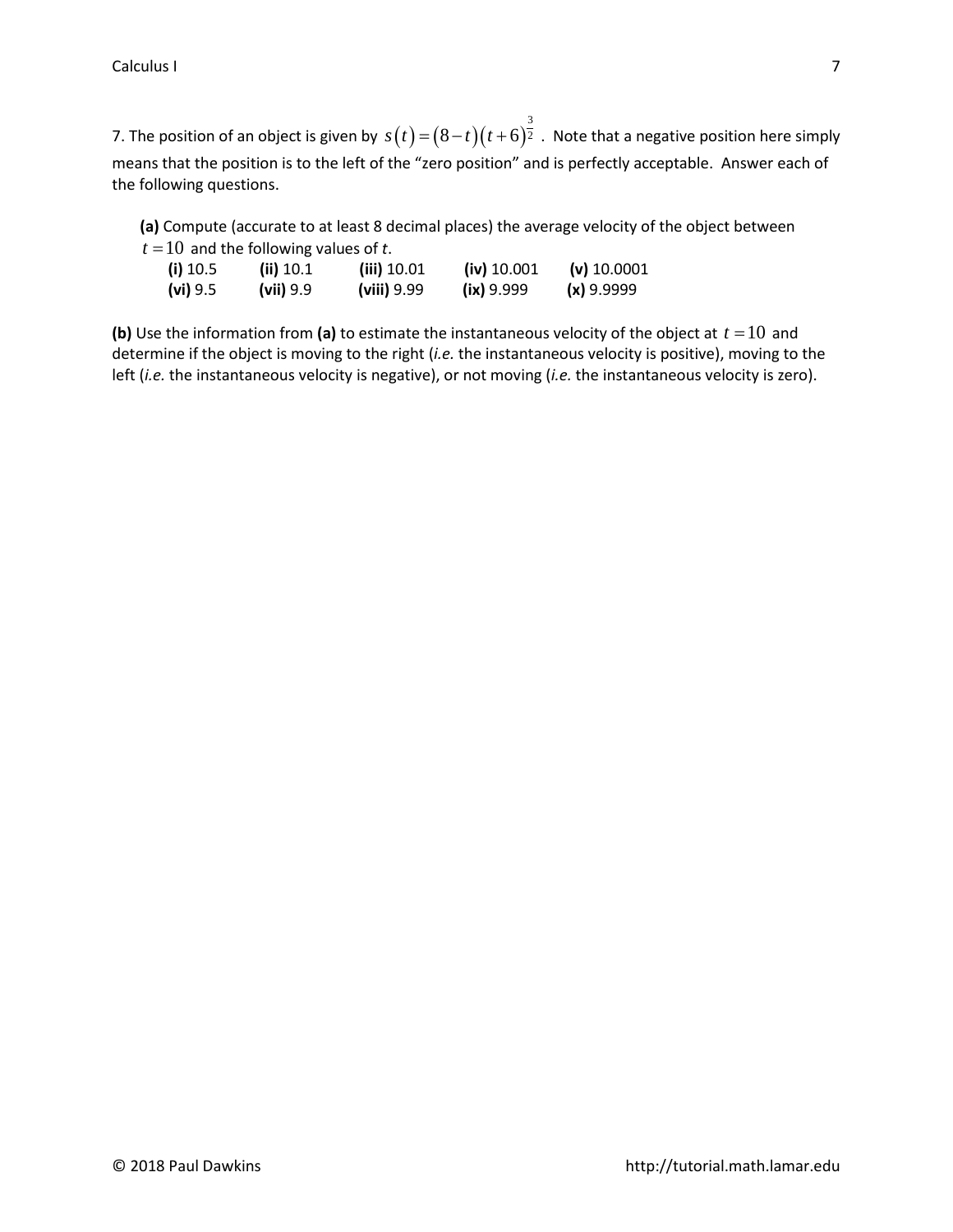#### **Section 2-2 : The Limit**

1. For the function  $\,f\, (x)\,$ 3 2 8 4  $f(x) = \frac{8-x}{x}$  $=\frac{8-x^3}{x^2-4}$  answer each of the following questions. **(a)** Evaluate the function the following values of *x* compute (accurate to at least 8 decimal places). **(i)** 2.5 **(ii)** 2.1 **(iii)** 2.01 **(iv)** 2.001 **(v)** 2.0001 **(vi)** 1.5 **(vii)** 1.9 **(viii)** 1.99 **(ix)** 1.999 **(x)** 1.9999 **(b)** Use the information from **(a)** to estimate the value of 3  $\lim_{x\to 2} \frac{8-x^3}{x^2-4}$  $\rightarrow$ <sup>2</sup>  $\chi$ −  $\frac{1}{-4}$ . 2. For the function  $R(t) = \frac{2 - \sqrt{t^2 + 3}}{1}$ 1  $R(t) = \frac{2 - \sqrt{t}}{t}$  $=\frac{2-\sqrt{t^2+1}}{t+1}$ answer each of the following questions. **(a)** Evaluate the function the following values of *t* compute (accurate to at least 8 decimal places). **(i)** -0.5 **(ii)** -0.9 **(iii)** -0.99 **(iv)** -0.999 **(v)** -0.9999 **(vi)** -1.5 **(vii)** -1.1 **(viii)** -1.01 **(ix)** -1.001 **(x)** -1.0001 **(b)** Use the information from **(a)** to estimate the value of 2  $\lim_{t\to -1} \frac{2-\sqrt{t^2+3}}{t+1}$  $\rightarrow$ <sup>-1</sup> *t*  $-\sqrt{t^2} +$  $\frac{1}{+1}$ . 3. For the function  $g\left( \theta \right){=}\frac{\sin \left( 7\theta \right) }{\theta }$  answer each of the following questions.

**(a)** Evaluate the function the following values of  $\theta$  compute (accurate to at least 8 decimal places). Make sure your calculator is set to radians for the computations.

| (i) 0.5     | (ii) 0.1     | (iii) 0.01     | (iv) 0.001    | $(v)$ 0.0001  |
|-------------|--------------|----------------|---------------|---------------|
| (vi) $-0.5$ | (vii) $-0.1$ | (viii) $-0.01$ | $(ix) -0.001$ | $(x) -0.0001$ |

**(b)** Use the information from **(a)** to estimate the value of  $\lim_{\theta\to 0} \frac{\sin(7\theta)}{\theta}$  $\sin(7)$ lim θ θ  $\lim_{\rightarrow 0} \frac{\left( \frac{\theta}{\theta} \right)}{\theta}$ .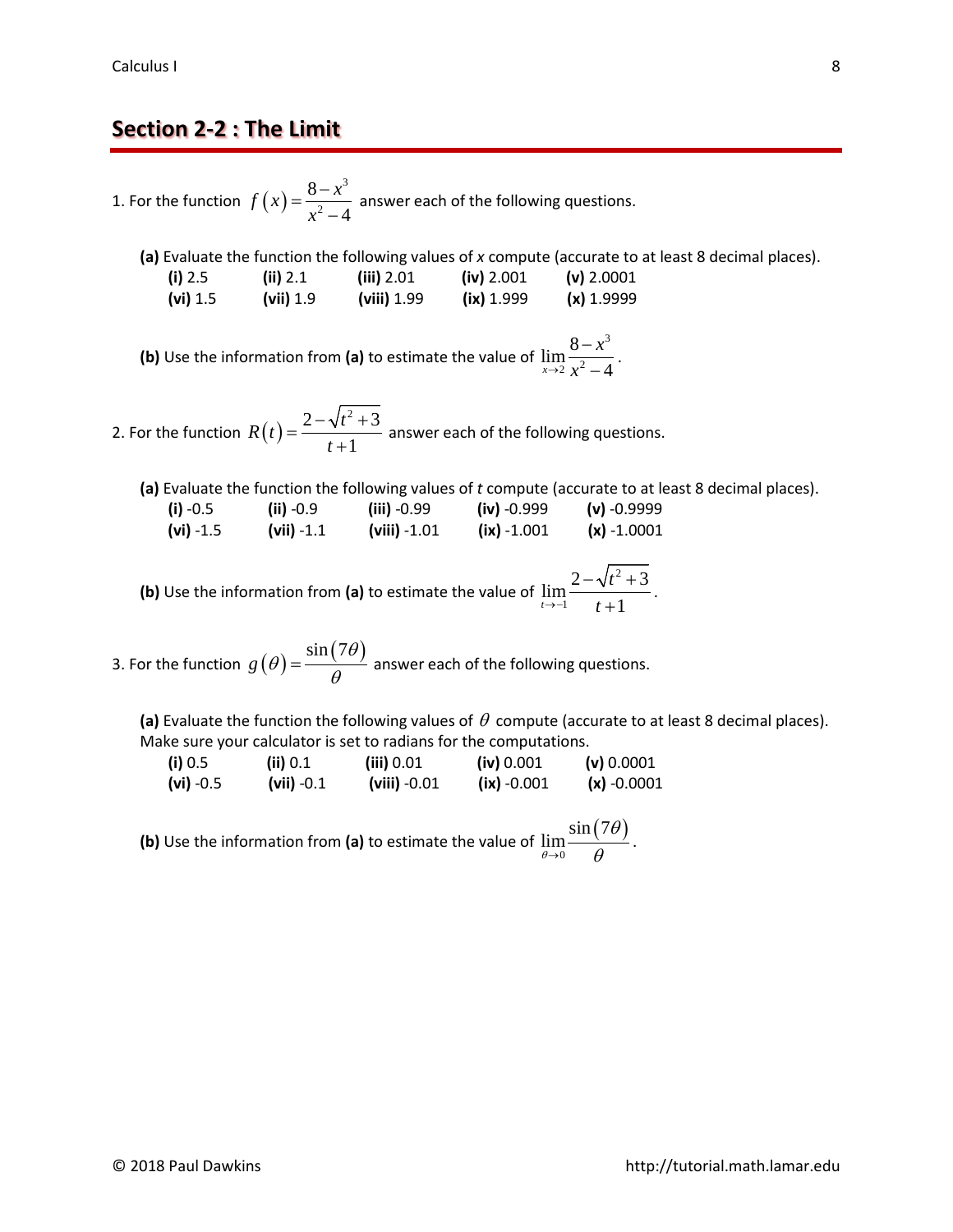4. Below is the graph of  $f(x)$ . For each of the given points determine the value of  $f(a)$  and  $\lim\limits_{x\to a}f\left( x\right)$ . If any of the quantities do not exist clearly explain why.



5. Below is the graph of  $f(x)$ . For each of the given points determine the value of  $f(a)$  and  $\lim\limits_{x\rightarrow a}f\left( x\right) .$  If any of the quantities do not exist clearly explain why.

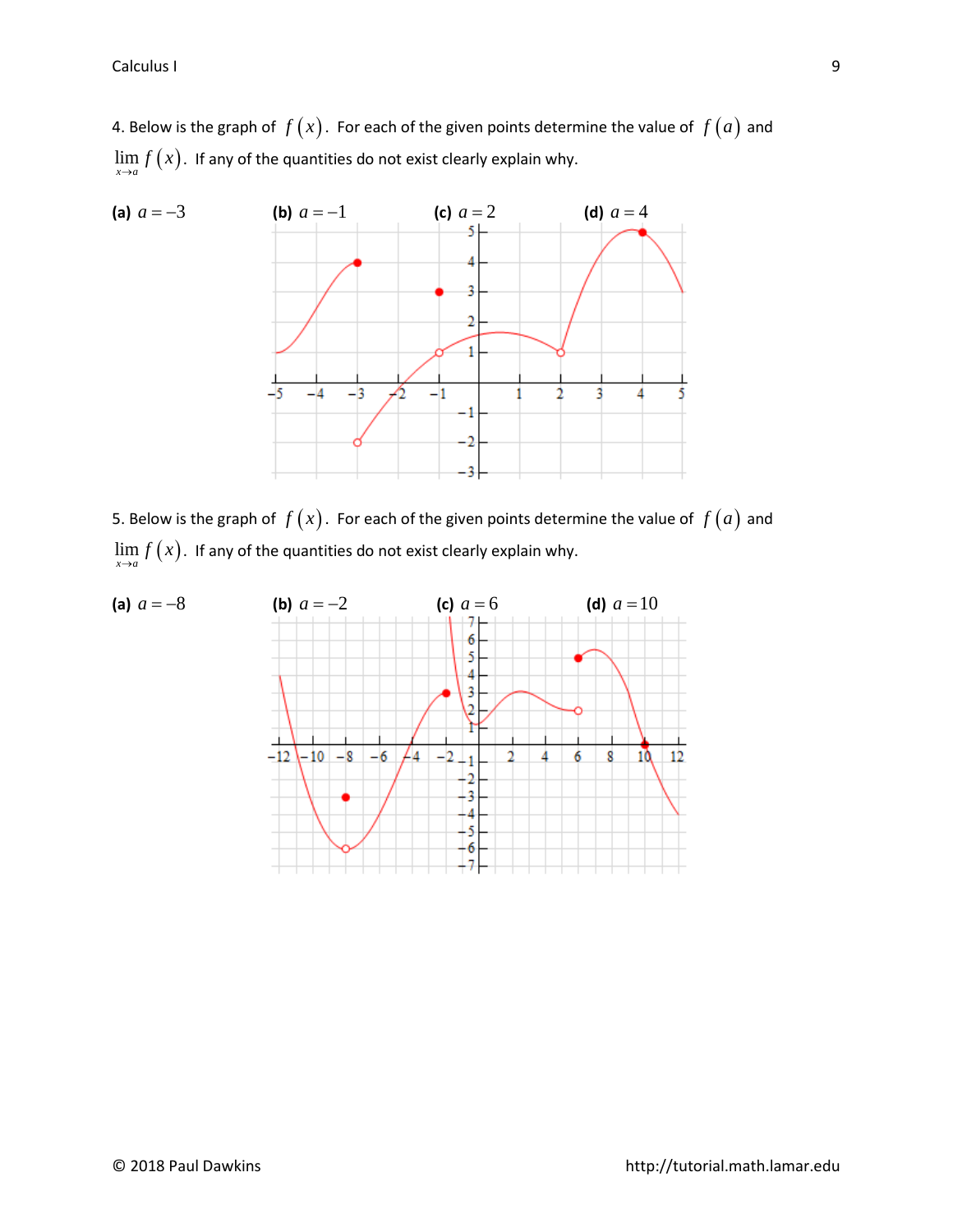6. Below is the graph of  $f(x)$ . For each of the given points determine the value of  $f(a)$  and  $\lim\limits_{x\to a}f\left( x\right)$ . If any of the quantities do not exist clearly explain why.

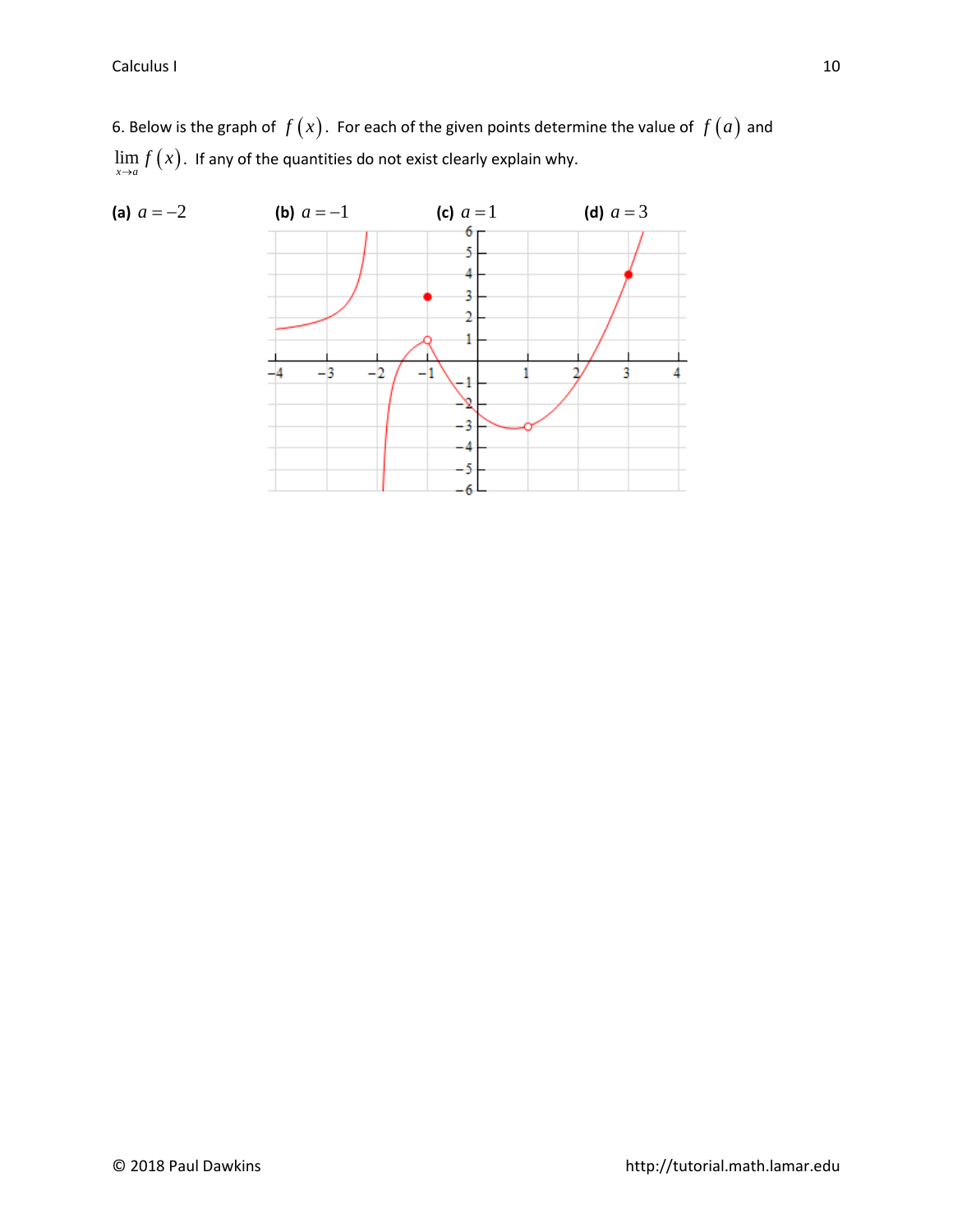#### **Section 2-3 : One–Sided Limits**

1. Below is the graph of  $f(x)$  . For each of the given points determine the value of  $f(a)$  ,  $\lim\limits_{x\to a^-}f(x)$  ,  $\lim\limits_{x\to a^+}f\left(x\right)$  , and  $\lim\limits_{x\to a}f\left(x\right)$ . If any of the quantities do not exist clearly explain why.



2. Below is the graph of  $f(x)$ . For each of the given points determine the value of  $f(a)$ ,  $\lim\limits_{x\to a^-}f(x)$ ,  $\lim\limits_{x\to a^+}f\big(x\big)$  , and  $\lim\limits_{x\to a}f\big(x\big)$  . If any of the quantities do not exist clearly explain why.



3. Sketch a graph of a function that satisfies each of the following conditions.

$$
\lim_{x \to 2^{-}} f(x) = 1 \qquad \qquad \lim_{x \to 2^{+}} f(x) = -4 \qquad \qquad f(2) = 1
$$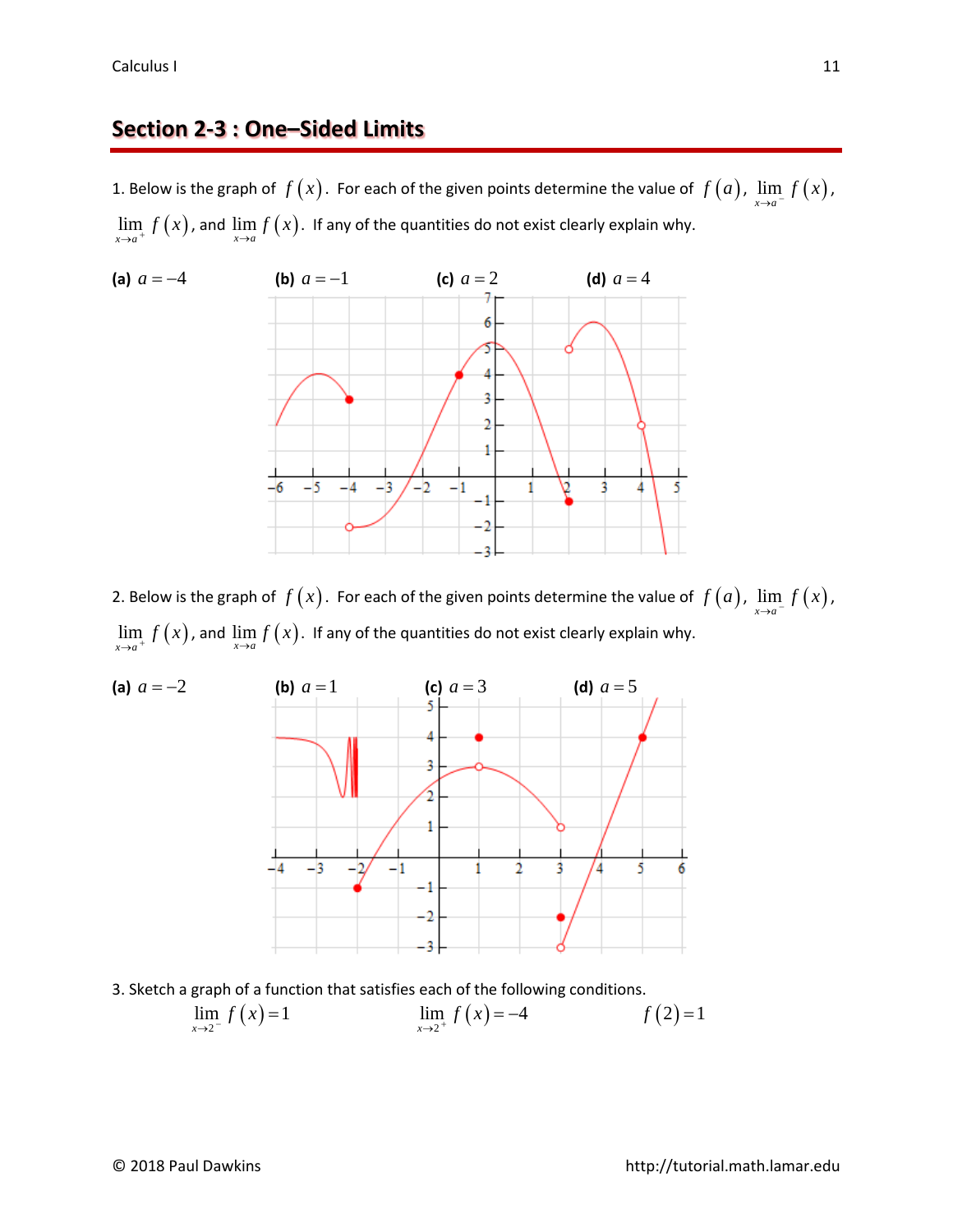| $\lim_{x\to 3^{-}} f(x) = 0$ | $\lim_{x \to 3^+} f(x) = 4$ | $f(3)$ does not exist |
|------------------------------|-----------------------------|-----------------------|
| $\lim_{x \to -1} f(x) = -3$  | $f(-1)=2$                   |                       |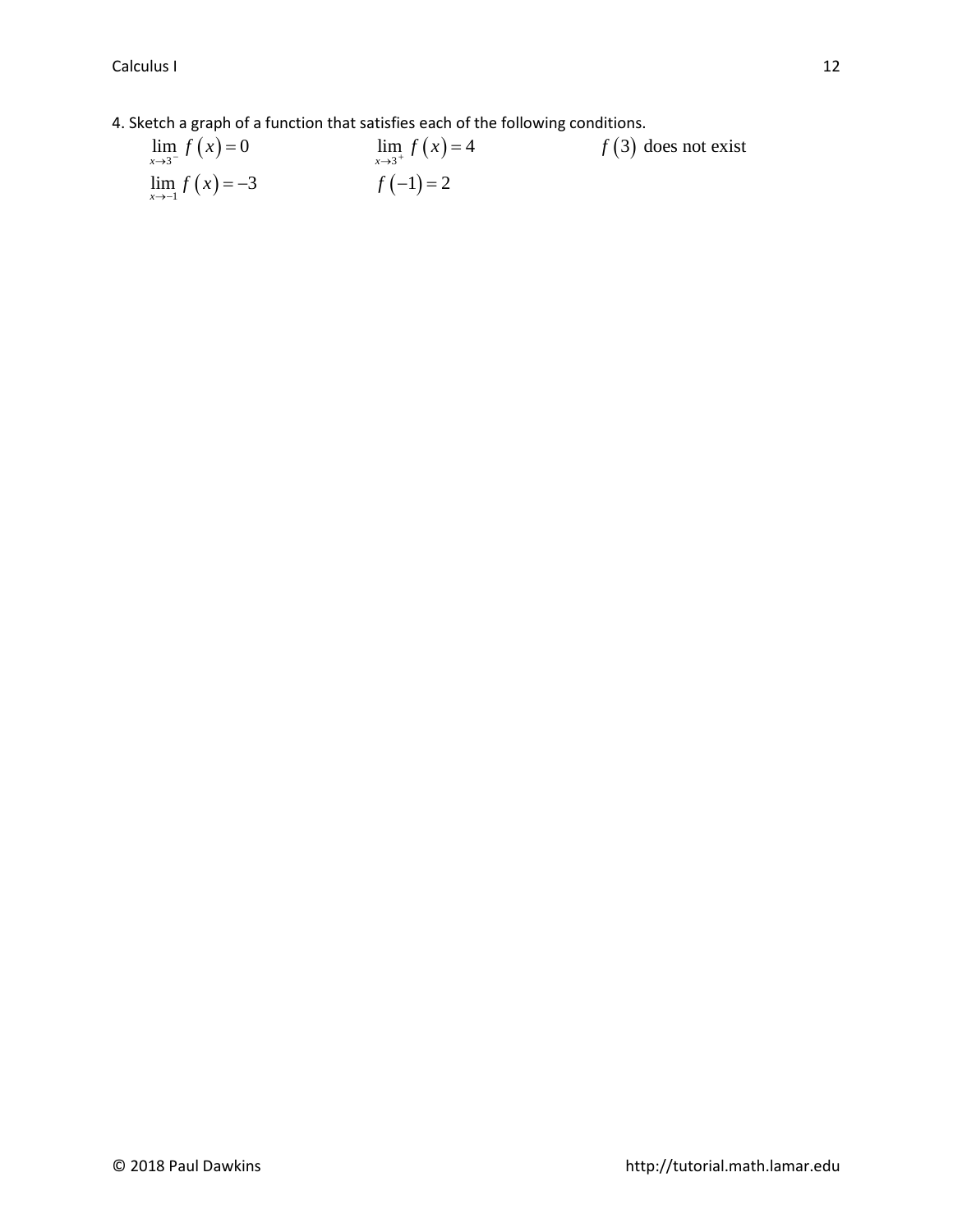#### **Section 2-4 : Limit Properties**

1. Given  $\lim_{x\to 8} f(x) = -9$ ,  $\lim_{x\to 8} g(x) = 2$  and  $\lim_{x\to 8} h(x) = 4$  use the limit properties given in this section to compute each of the following limits. If it is not possible to compute any of the limits clearly explain why not.

(a) 
$$
\lim_{x\to 8} \left[ 2f(x) - 12h(x) \right]
$$
  
\n(b) 
$$
\lim_{x\to 8} \left[ 3h(x) - 6 \right]
$$
  
\n(c) 
$$
\lim_{x\to 8} \left[ g(x)h(x) - f(x) \right]
$$
  
\n(d) 
$$
\lim_{x\to 8} \left[ f(x) - g(x) + h(x) \right]
$$

2. Given  $\lim_{x\to -4} f(x) = 1$ ,  $\lim_{x\to -4} g(x) = 10$  and  $\lim_{x\to -4} h(x) = -7$  use the limit properties given in this section to compute each of the following limits. If it is not possible to compute any of the limits clearly explain why not.

(a) 
$$
\lim_{x \to -4} \left[ \frac{f(x)}{g(x)} - \frac{h(x)}{f(x)} \right]
$$
  
\n(b) 
$$
\lim_{x \to -4} \left[ f(x)g(x)h(x) \right]
$$
  
\n(c) 
$$
\lim_{x \to -4} \left[ \frac{1}{h(x)} + \frac{3 - f(x)}{g(x) + h(x)} \right]
$$
  
\n(d) 
$$
\lim_{x \to -4} \left[ 2h(x) - \frac{1}{h(x) + 7f(x)} \right]
$$

3. Given  $\lim_{x\to 0} f(x) = 6$ ,  $\lim_{x\to 0} g(x) = -4$  and  $\lim_{x\to 0} h(x) = -1$  use the limit properties given in this section to compute each of the following limits. If it is not possible to compute any of the limits clearly explain why not.

(a) 
$$
\lim_{x \to 0} [f(x) + h(x)]^3
$$
  
\n(b)  $\lim_{x \to 0} \sqrt{g(x)h(x)}$   
\n(c)  $\lim_{x \to 0} \sqrt[3]{11 + [g(x)]^2}$   
\n(d)  $\lim_{x \to 0} \sqrt{\frac{f(x)}{h(x) - g(x)}}$ 

For each of the following limits use the limit properties given in this section to compute the limit. At each step clearly indicate the property being used. If it is not possible to compute any of the limits clearly explain why not.

4.  $\lim_{t\to -2} (14-6t+t^3)$ 5.  $\lim_{x\to 6} (3x^2 + 7x - 16)$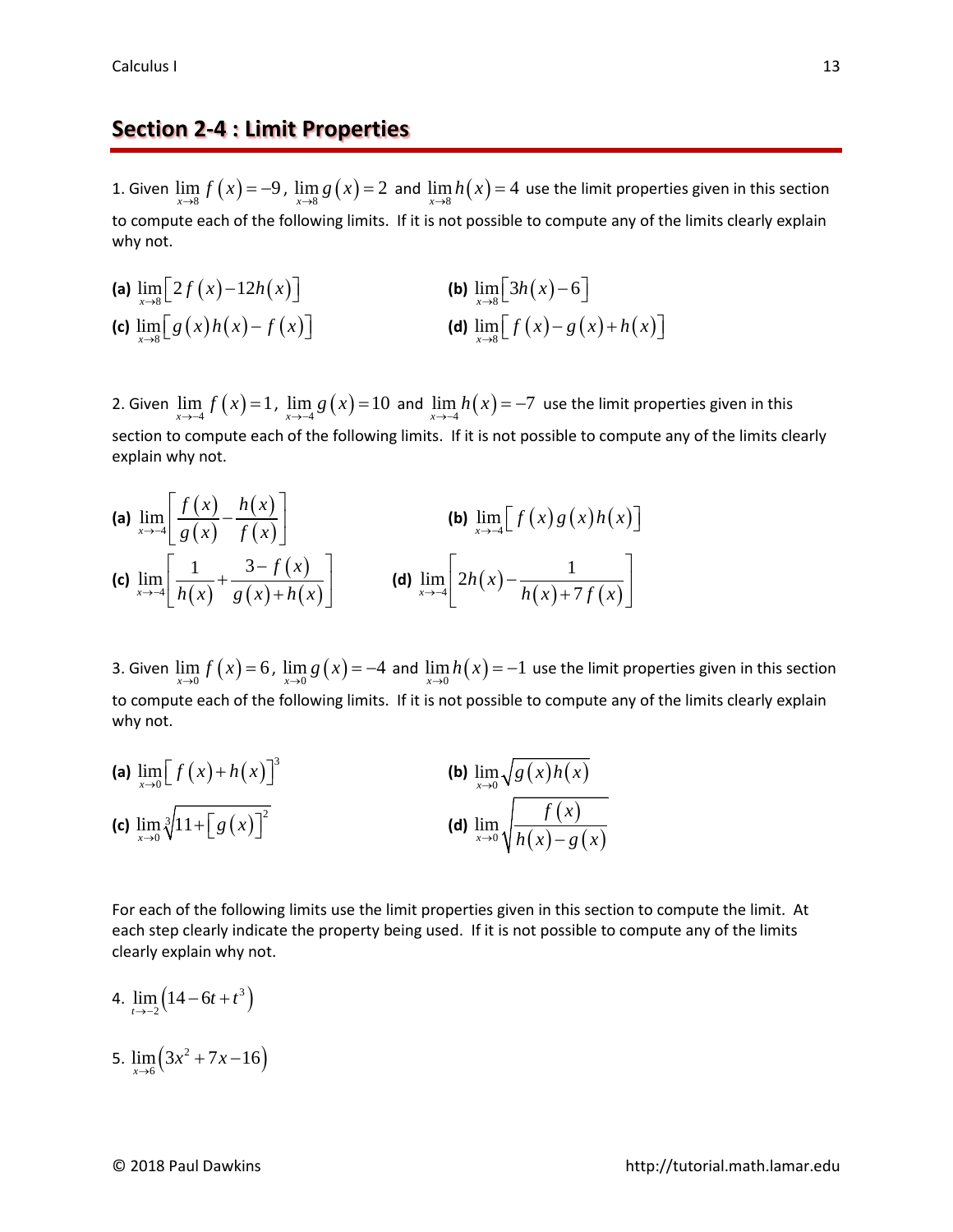6. 
$$
\lim_{w \to 3} \frac{w^2 - 8w}{4 - 7w}
$$
  
7. 
$$
\lim_{x \to -5} \frac{x + 7}{x^2 + 3x - 10}
$$
  
8. 
$$
\lim_{z \to 0} \sqrt{z^2 + 6}
$$

9.  $\lim_{x\to 10} (4x + \sqrt[3]{x} - 2)$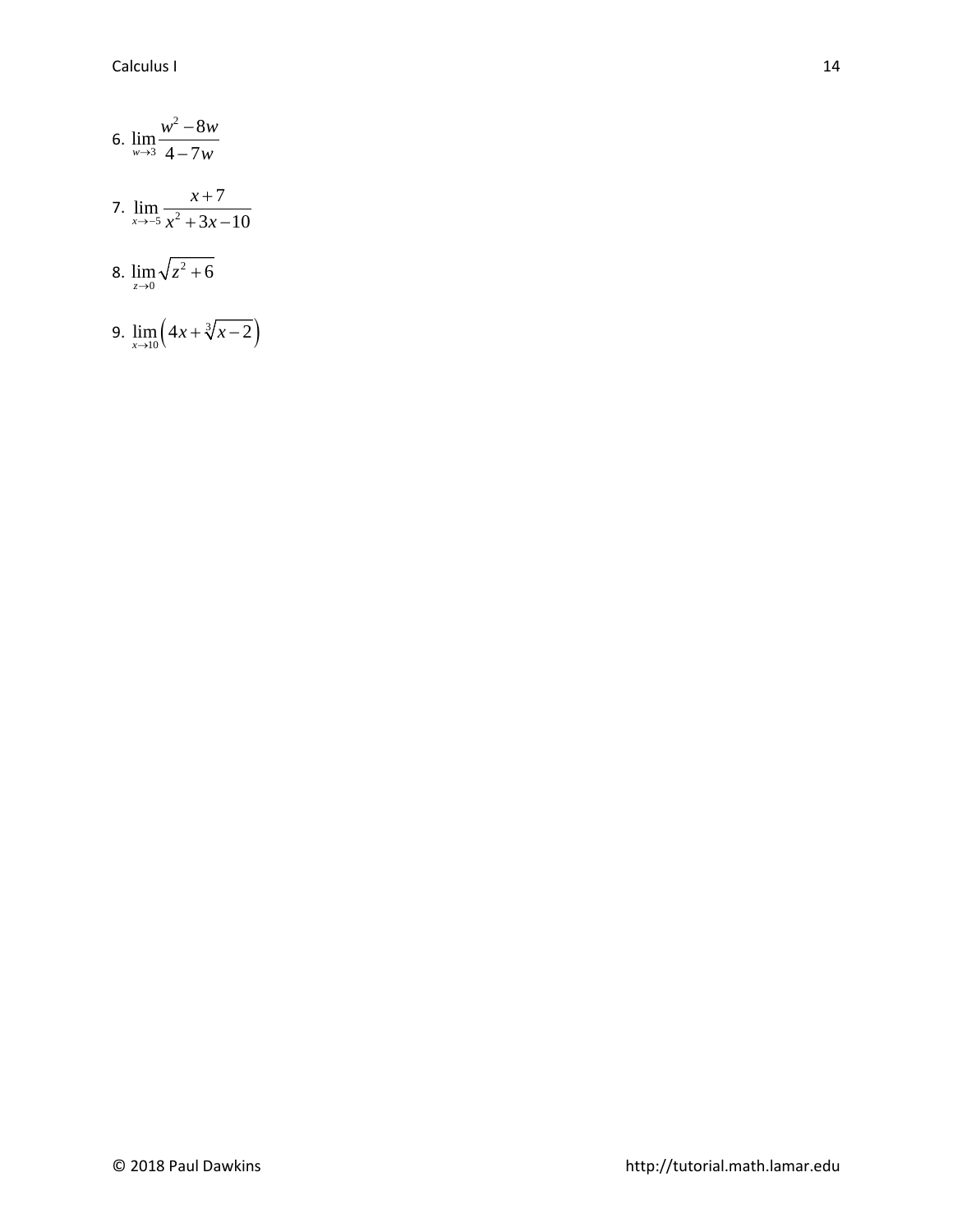#### **Section 2-5 : Computing Limits**

For problems  $1 - 9$  evaluate the limit, if it exists.

1. 
$$
\lim_{x \to 2} (8 - 3x + 12x^{2})
$$
  
\n2. 
$$
\lim_{t \to -3} \frac{6 + 4t}{t^{2} + 1}
$$
  
\n3. 
$$
\lim_{x \to -5} \frac{x^{2} - 25}{x^{2} + 2x - 15}
$$
  
\n4. 
$$
\lim_{z \to 8} \frac{2z^{2} - 17z + 8}{8 - z}
$$
  
\n5. 
$$
\lim_{y \to 7} \frac{y^{2} - 4y - 21}{8 - z}
$$
  
\n6. 
$$
\lim_{h \to 0} \frac{(6 + h)^{2} - 36}{h}
$$
  
\n7. 
$$
\lim_{z \to 4} \frac{\sqrt{z - 2}}{z - 4}
$$
  
\n8. 
$$
\lim_{x \to -3} \frac{\sqrt{2x + 22} - 4}{x + 3}
$$
  
\n9. 
$$
\lim_{x \to 0} \frac{x}{3 - \sqrt{x + 9}}
$$
  
\n10. Given the function

 $(x) = \begin{cases} x \\ x^2 \end{cases}$  $7-4x \quad x<1$ 2  $x \geq 1$ *x x f x*  $=\begin{cases} 7-4x & x < x \\ x^2+2 & x \ge 0 \end{cases}$  $\begin{cases} x^2 + 2 & x \geq 0 \end{cases}$ 

Evaluate the following limits, if they exist.

(a)  $\lim_{x\to -6} f(x)$ (b)  $\lim_{x \to 1} f(x)$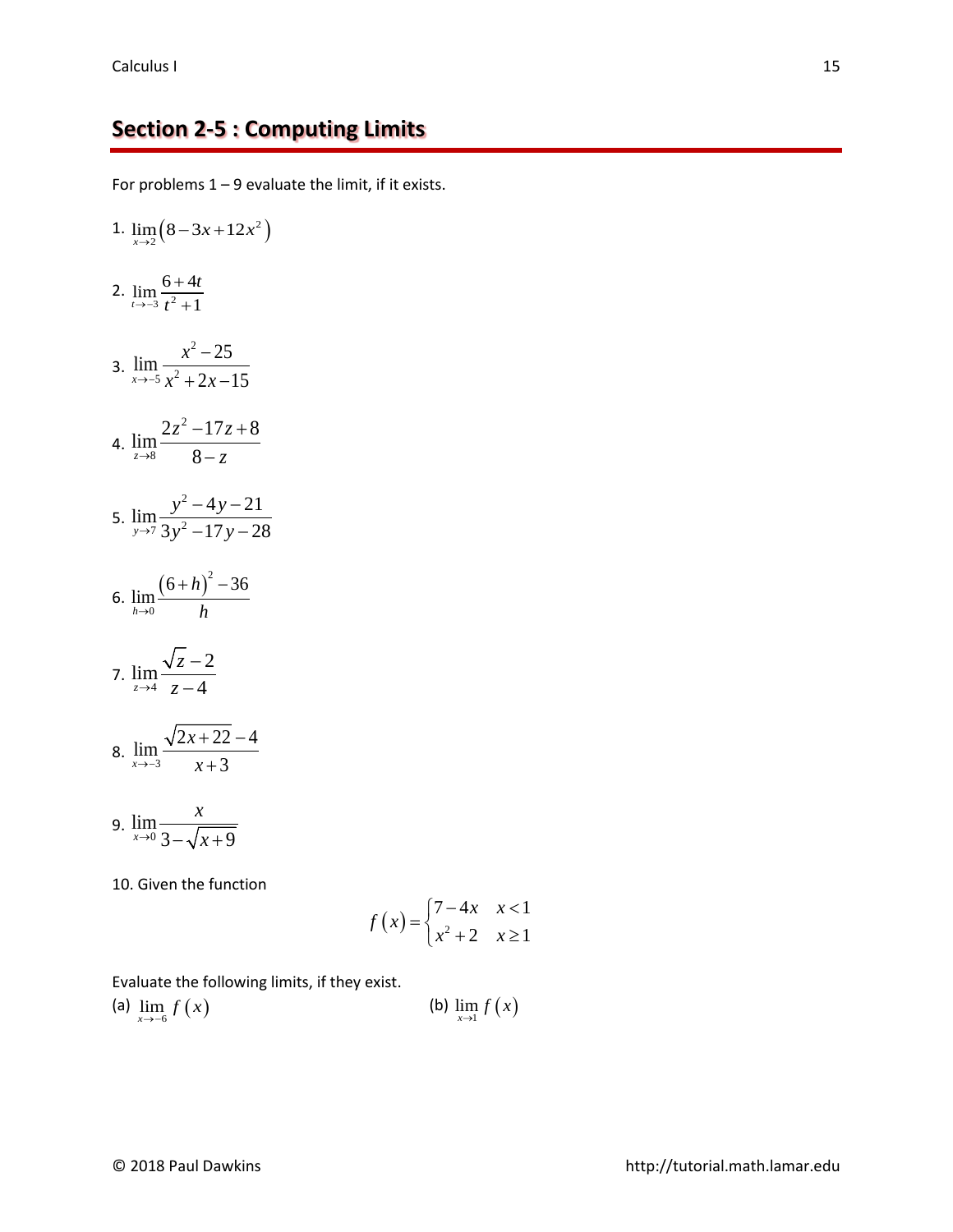11. Given

$$
h(z) = \begin{cases} 6z & z \le -4 \\ 1-9z & z > -4 \end{cases}
$$

Evaluate the following limits, if they exist. (a)  $\lim_{z\to7}h(z)$ (b)  $\lim_{z \to -4} h(z)$ 

For problems 12 & 13 evaluate the limit, if it exists.

12. 
$$
\lim_{x \to 5} (10 + |x - 5|)
$$
  
13. 
$$
\lim_{t \to -1} \frac{t+1}{|t+1|}
$$

14. Given that  $7x \le f(x) \le 3x^2 + 2$  for all *x* determine the value of  $\lim_{x\to 2} f(x)$ .

15. Use the Squeeze Theorem to determine the value of  $\lim_{x\to 0} x^4 \sin x$ *x* π  $\lim_{x \to 0} x^4 \sin\left(\frac{\pi}{x}\right).$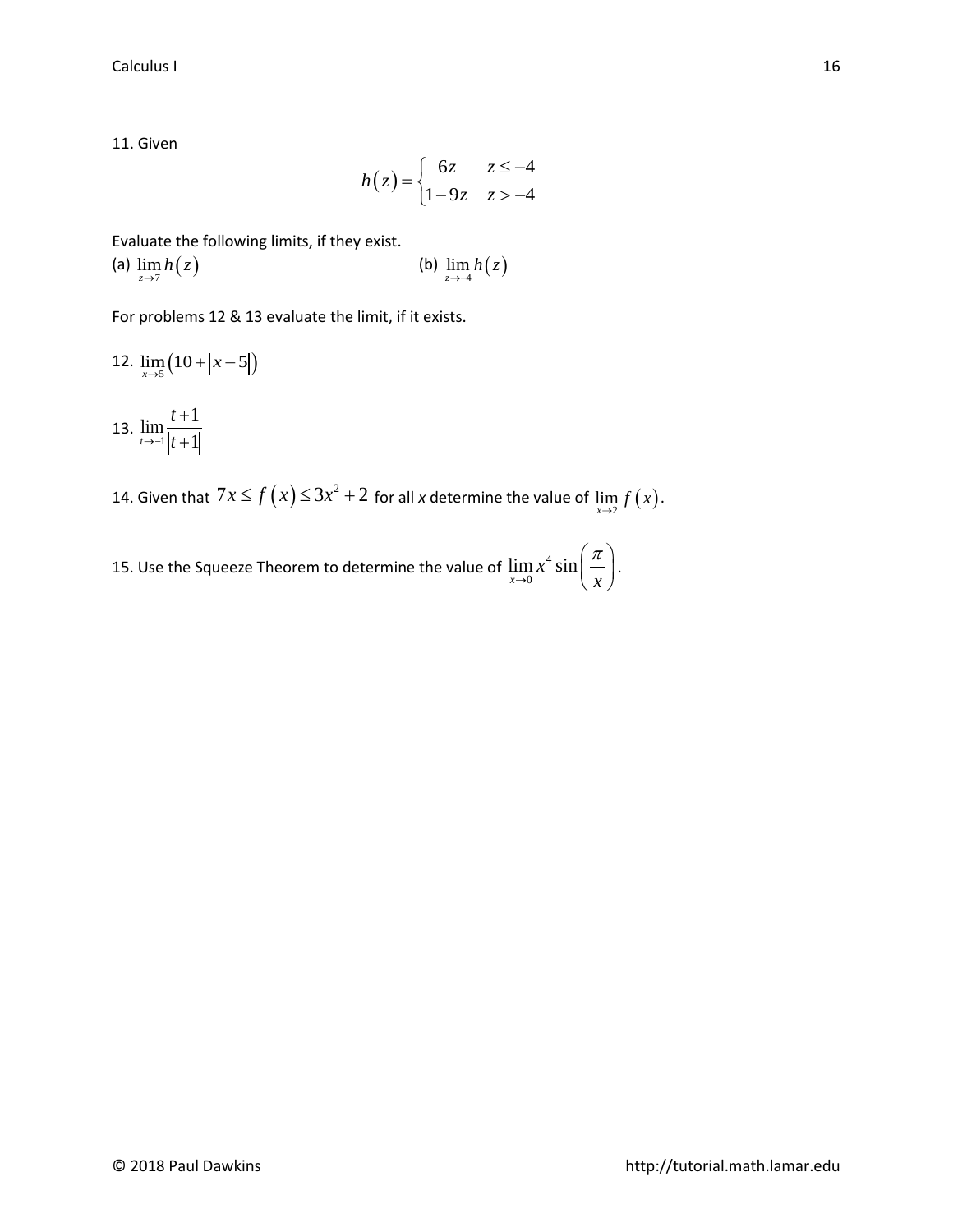#### **Section 2-6 : Infinite Limits**

For problems  $1 - 6$  evaluate the indicated limits, if they exist.

1. For 
$$
f(x) = \frac{9}{(x-3)^5}
$$
 evaluate,  
\n(a)  $\lim_{x \to 3^-} f(x)$  (b)  $\lim_{x \to 3^+} f(x)$  (c)  $\lim_{x \to 3} f(x)$   
\n2. For  $h(t) = \frac{2t}{6+t}$  evaluate,  
\n(a)  $\lim_{t \to -6^-} h(t)$  (b)  $\lim_{t \to -6^+} h(t)$  (c)  $\lim_{t \to -6} h(t)$   
\n3. For  $g(z) = \frac{z+3}{(z+1)^2}$  evaluate,  
\n(a)  $\lim_{z \to -1^-} g(z)$  (b)  $\lim_{z \to -1^+} g(z)$  (c)  $\lim_{z \to -1} g(z)$   
\n4. For  $g(x) = \frac{x+7}{x^2-4}$  evaluate,  
\n(a)  $\lim_{x \to 2^-} g(x)$  (b)  $\lim_{x \to 2^+} g(x)$  (c)  $\lim_{x \to 2} g(x)$   
\n5. For  $h(x) = \ln(-x)$  evaluate,  
\n(a)  $\lim_{x \to 0^-} h(x)$  (b)  $\lim_{x \to 0^+} h(x)$  (c)  $\lim_{x \to 0} h(x)$ 

6. For 
$$
R(y) = \tan(y)
$$
 evaluate,  
\n(a)  $\lim_{y \to \frac{3\pi}{2}} R(y)$  (b)  $\lim_{y \to \frac{3\pi}{2}^+} R(y)$  (c)  $\lim_{y \to \frac{3\pi}{2}} R(y)$ 

For problems 7 & 8 find all the vertical asymptotes of the given function.

7. 
$$
f(x) = \frac{7x}{(10-3x)^4}
$$
  
8.  $g(x) = \frac{-8}{(x+5)(x-9)}$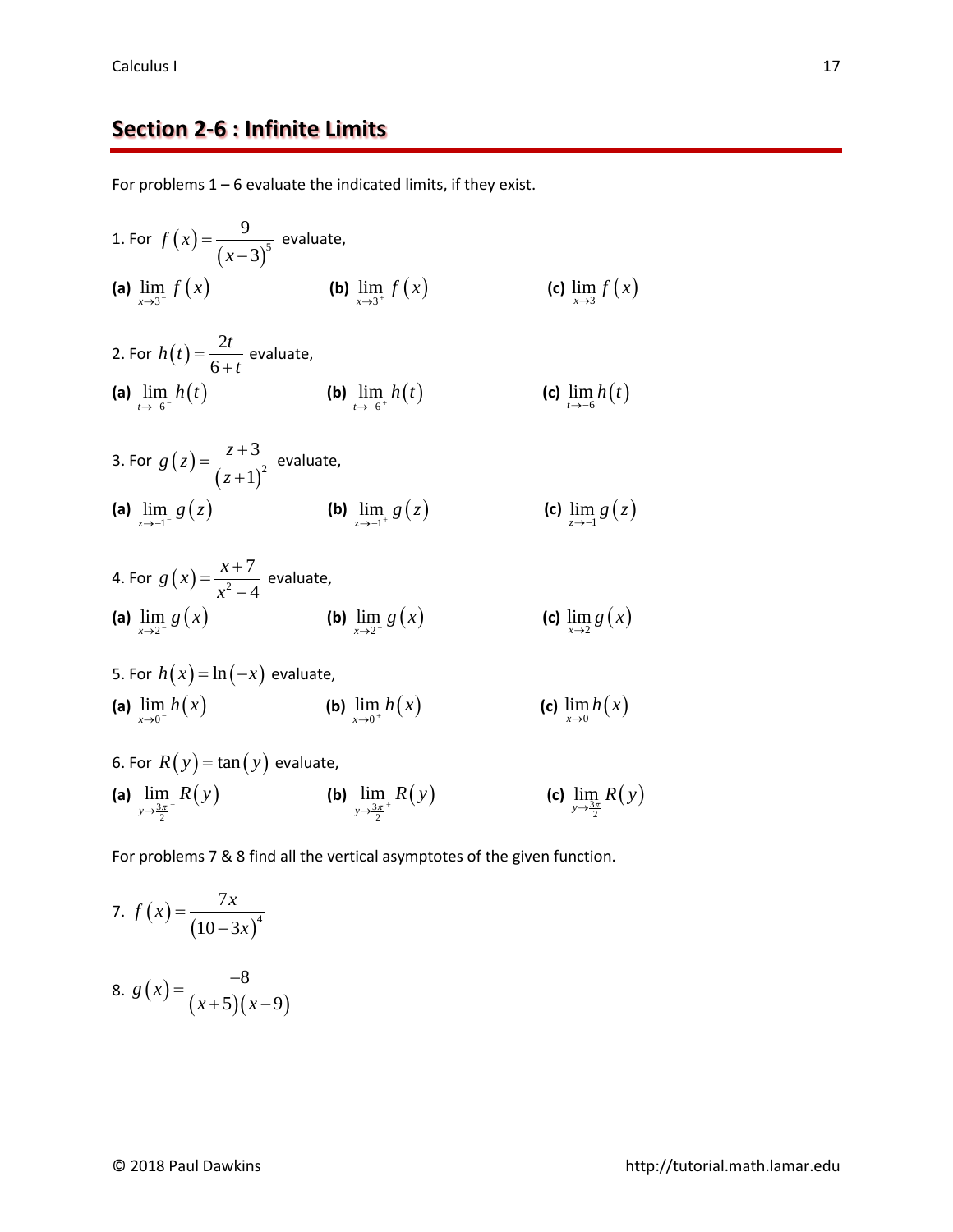#### **Section 2-7 : Limits at Infinity, Part I**

- 1. For  $f ( x ) = 4x^7 18x^3 + 9$  evaluate each of the following limits. **(a)**  $\lim_{x \to -\infty} f(x)$ **(b)**  $\lim_{x \to \infty} f(x)$
- 2. For  $h(t) = \sqrt[3]{t} +12t 2t^2$  evaluate each of the following limits. **(a)**  $\lim_{t \to -\infty} h(t)$ **(b)**  $\lim_{t\to\infty} h(t)$

For problems 3 – 10 answer each of the following questions.

- **(a)** Evaluate  $\lim_{x \to -\infty} f(x)$ .
- **(b)** Evaluate  $\lim_{x\to\infty} f(x)$ .
- **(c)** Write down the equation(s) of any horizontal asymptotes for the function.

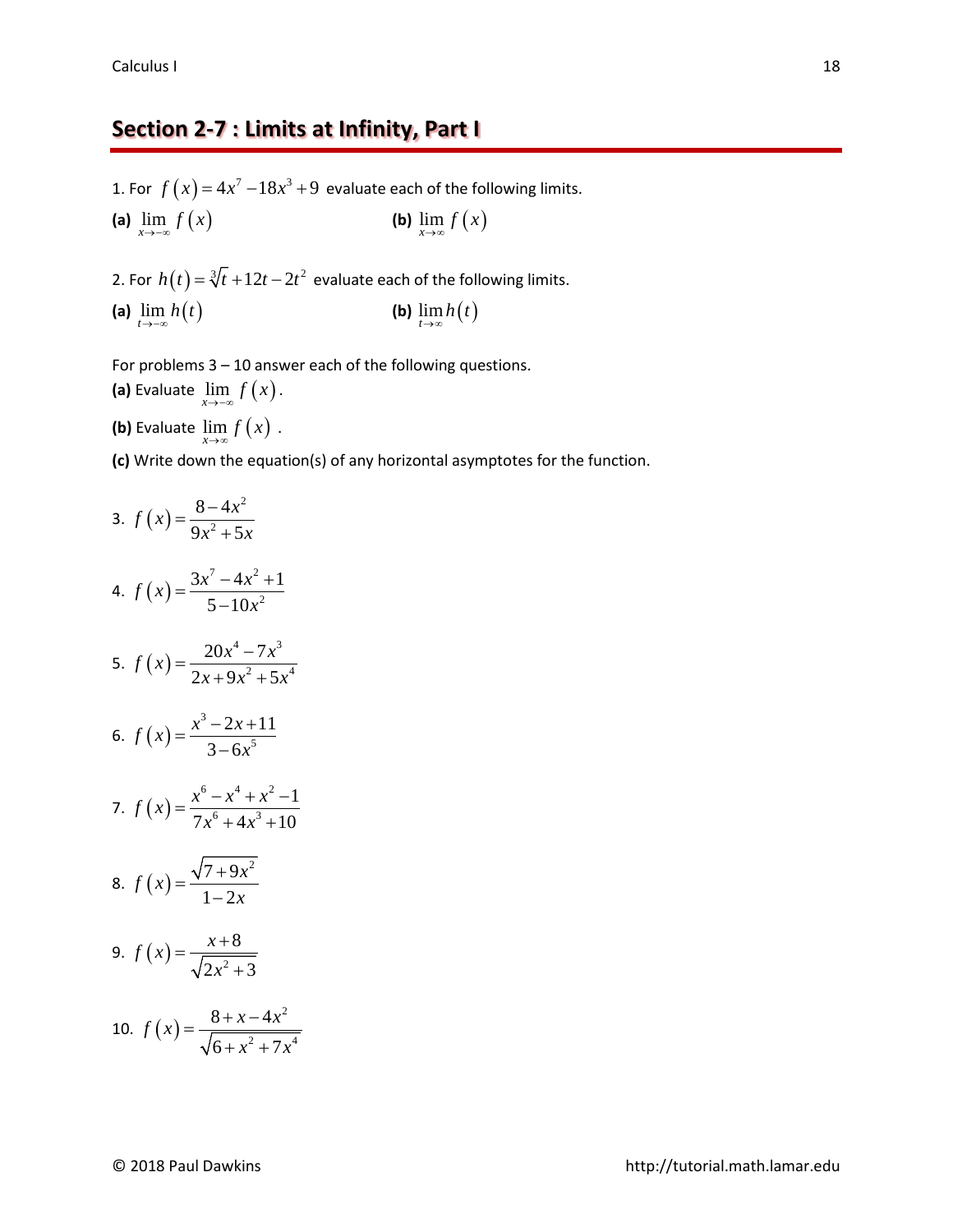#### **Section 2-8 : Limits At Infinity, Part II**

For problems  $1 - 6$  evaluate (a)  $\lim_{x \to -\infty} f(x)$  and (b)  $\lim_{x \to \infty} f(x)$ .

1.  $f(x) = e^{8+2x-x^3}$ 2.  $f(x)$  $6x^2$  $5 + 3$  $x^2 + x$  $f(x) = e^{5+3x}$ +  $=$  e<sup>5+</sup> 3.  $f(x) = 2e^{6x} - e^{-7x} - 10e^{4x}$ 4.  $f(x) = 3e^{-x} - 8e^{-5x} - e^{10x}$ 5.  $f(x)$  $3x - 20^8$  $8x - 7e^{-3}$ 2  $9e^{8x}-7$  $x = 2e^{8x}$  $f(x) = \frac{c}{\log^{8x} 7e^{-3x}}$ −  $=\frac{e^{-3x}-2e^8}{9e^{8x}-7e^{-}}$  $e^{8x}-7e$ 6.  $f(x)$  $7x \quad 2s^3$  $10x + 2e^{-4}$ 2  $16e^{10x} + 2$  $x = 2e^{3x}$  $f(x) = \frac{c}{e^{-x} + 16e^{10x} + 2e^{-4x}}$ −  $=\frac{e^{-7x}-2e^{3x}-e^{x}}{e^{-x}+16e^{10x}+2e^{-x}}$  $e^{-x} + 16e^{10x} + 2e$ 

For problems  $7 - 12$  evaluate the given limit.

7.  $\lim_{t \to -\infty} \ln (4 - 9t - t^3)$ 8. 4  $\lim_{z \to -\infty} \ln \left( \frac{3z^4 - 8}{2 + z^2} \right)$ *z*→-∞ (2 *z*  $\lim_{z \to -\infty} \ln \left( \frac{3z^4 - 8}{2 + z^2} \right)$ 9.  $\lim_{x\to\infty} \ln \left( \frac{11+8}{x^3+7} \right)$  $x \rightarrow \infty$   $\left(x^3 + 7\right)$ *x*  $\lim_{x \to \infty} \ln \left( \frac{11 + 8x}{x^3 + 7x} \right)$ 10.  $\lim_{x \to -\infty} \tan^{-1} (7 - x + 3x^5)$ 11.  $\lim_{h \to 0} \tan^{-1} \left( \frac{4+7}{2} \right)$  $\frac{1}{t\rightarrow\infty}$  (2) *t t* −  $\lim_{t \to \infty} \tan^{-1} \left( \frac{4+7t}{2-t} \right)$ 12.  $\int 3w^2 - 9w^4$  $\lim_{w \to \infty} \tan^{-1} \left( \frac{3w^2 - 9w}{4w^2 - 3w^3} \right)$  $w \rightarrow \infty$   $\begin{pmatrix} 4 \end{pmatrix}$  $w^2 - 9w$  $w - w$ −  $\lim_{x\to\infty} \tan^{-1} \left( \frac{3w^2 - 9w^4}{4w - w^3} \right)$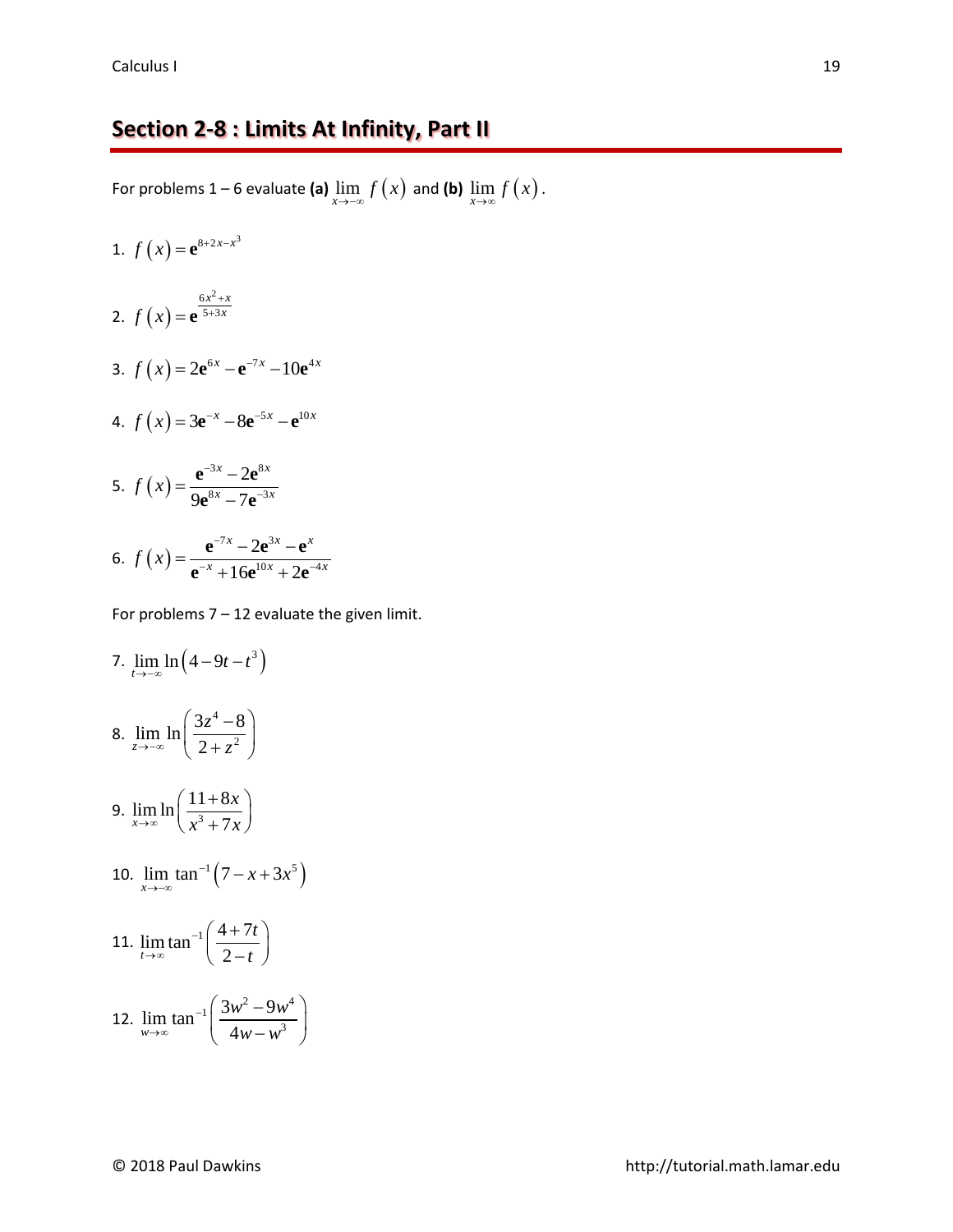#### **Section 2-9 : Continuity**

1. The graph of  $f(x)$  is given below. Based on this graph determine where the function is discontinuous.



2. The graph of  $f(x)$  is given below. Based on this graph determine where the function is discontinuous.



For problems 3 – 7 using only Properties 1 – 9 from the **Limit Properties** section, one-sided limit properties (if needed) and the definition of continuity determine if the given function is continuous or discontinuous at the indicated points.

3. 
$$
f(x) = \frac{4x+5}{9-3x}
$$
  
(a)  $x = -1$ , (b)  $x = 0$ , (c)  $x = 3$ 

4. 
$$
g(z) = \frac{6}{z^2 - 3z - 10}
$$
  
(a)  $z = -2$ , (b)  $z = 0$ , (c)  $z = 5$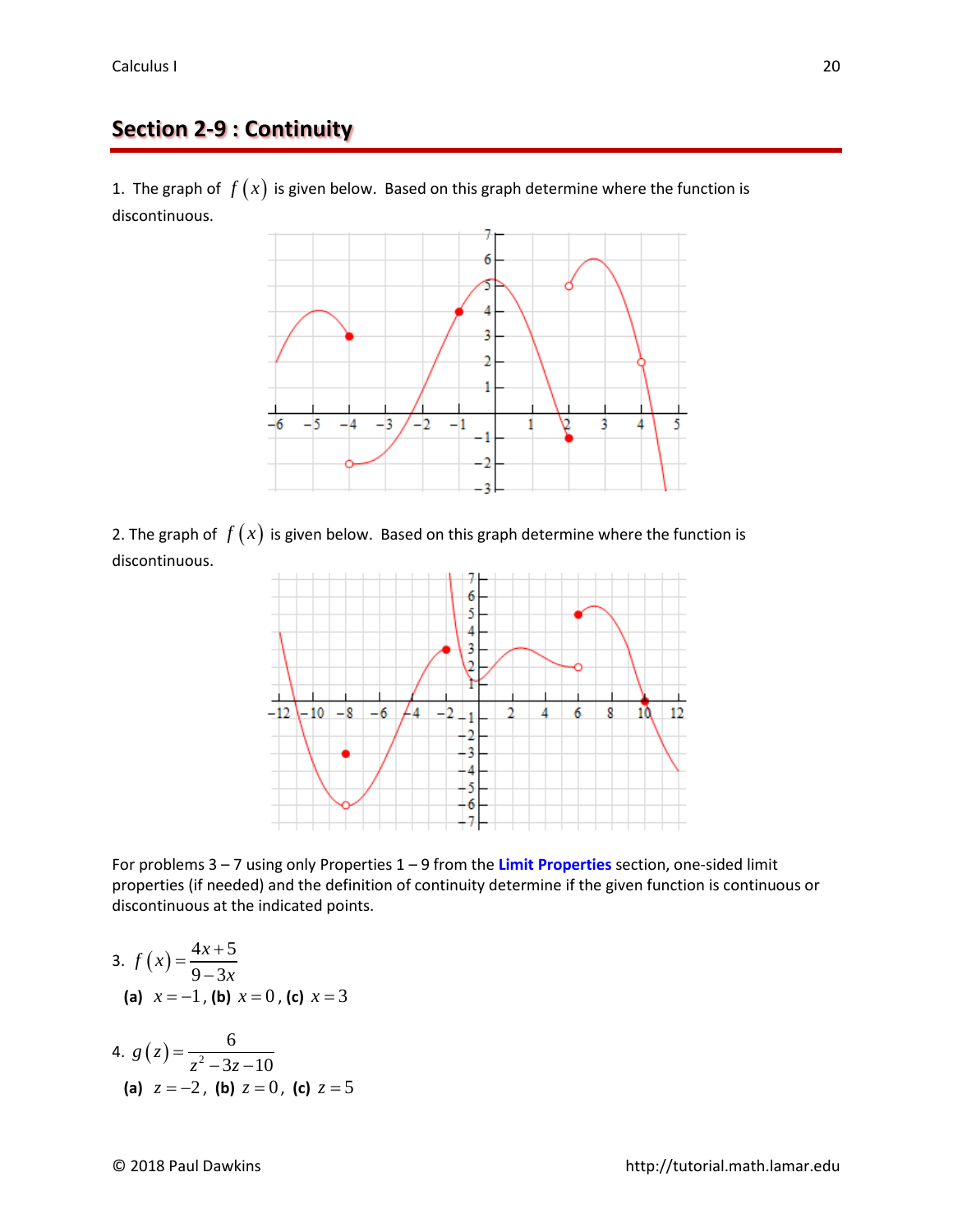5. 
$$
g(x) = \begin{cases} 2x & x < 6 \\ x - 1 & x \ge 6 \end{cases}
$$
  
\n(a)  $x = 4$ , (b)  $x = 6$   
\n6.  $h(t) = \begin{cases} t^2 & t < -2 \\ t + 6 & t \ge -2 \end{cases}$   
\n(a)  $t = -2$ , (b)  $t = 10$   
\n7.  $g(x) = \begin{cases} 1 - 3x & x < -6 \\ 7 & x = -6 \\ x^3 & -6 < x < 1 \\ 1 & x = 1 \\ 2 - x & x > 1 \end{cases}$   
\n(a)  $x = -6$ , (b)  $x = 1$ 

For problems 8 – 12 determine where the given function is discontinuous.

8. 
$$
f(x) = \frac{x^2 - 9}{3x^2 + 2x - 8}
$$
  
\n9.  $R(t) = \frac{8t}{t^2 - 9t - 1}$   
\n10.  $h(z) = \frac{1}{2 - 4\cos(3z)}$   
\n11.  $y(x) = \frac{x}{7 - e^{2x+3}}$   
\n12.  $g(x) = \tan(2x)$ 

For problems 13 – 15 use the Intermediate Value Theorem to show that the given equation has at least one solution in the indicated interval. Note that you are NOT asked to find the solution only show that at least one must exist in the indicated interval.

13. 
$$
25-8x^2-x^3=0
$$
 on  $[-2,4]$ 

14. 
$$
w^2 - 4\ln(5w + 2) = 0
$$
 on [0, 4]

15. 
$$
4t + 10e^t - e^{2t} = 0
$$
 on [1,3]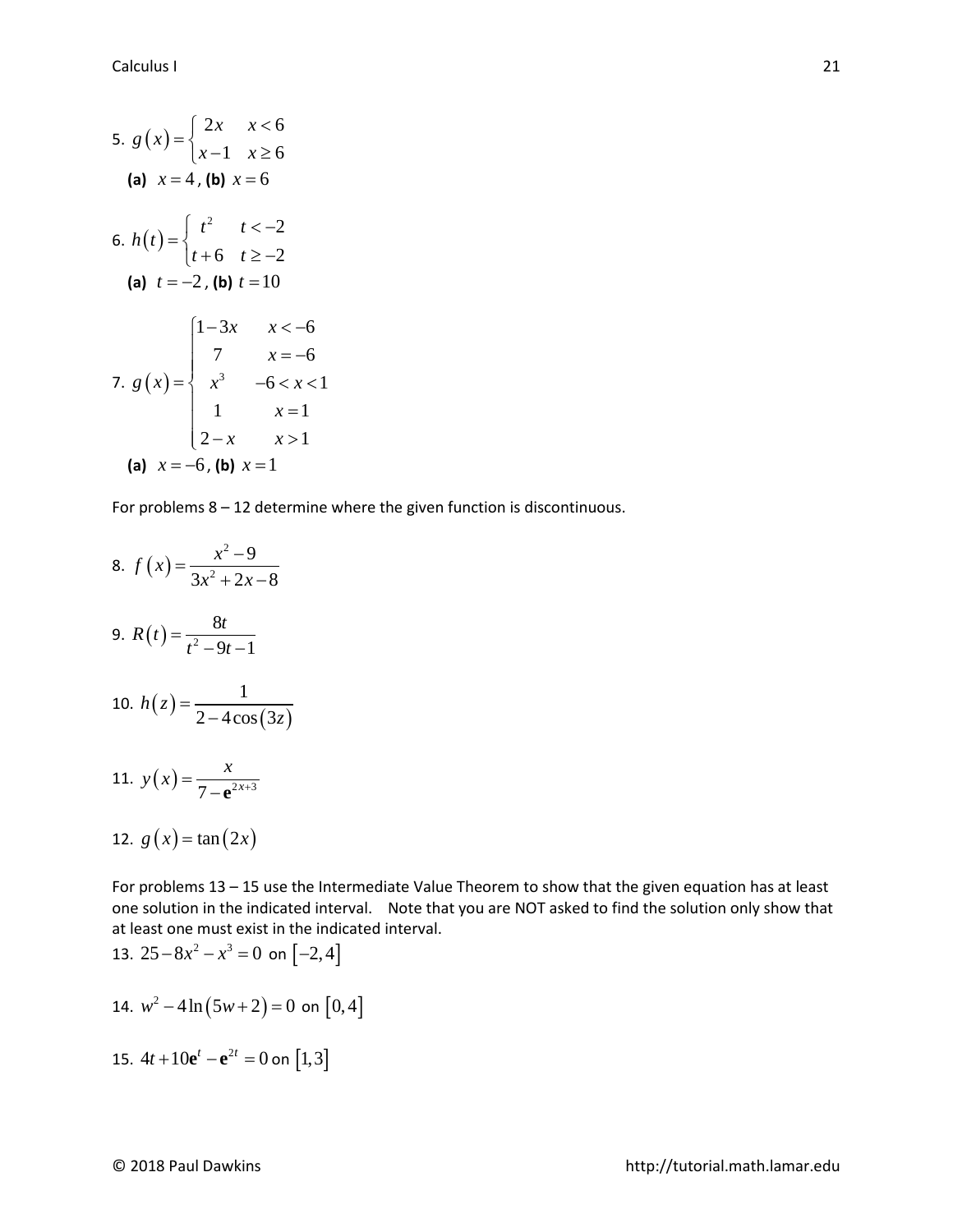Calculus I 22